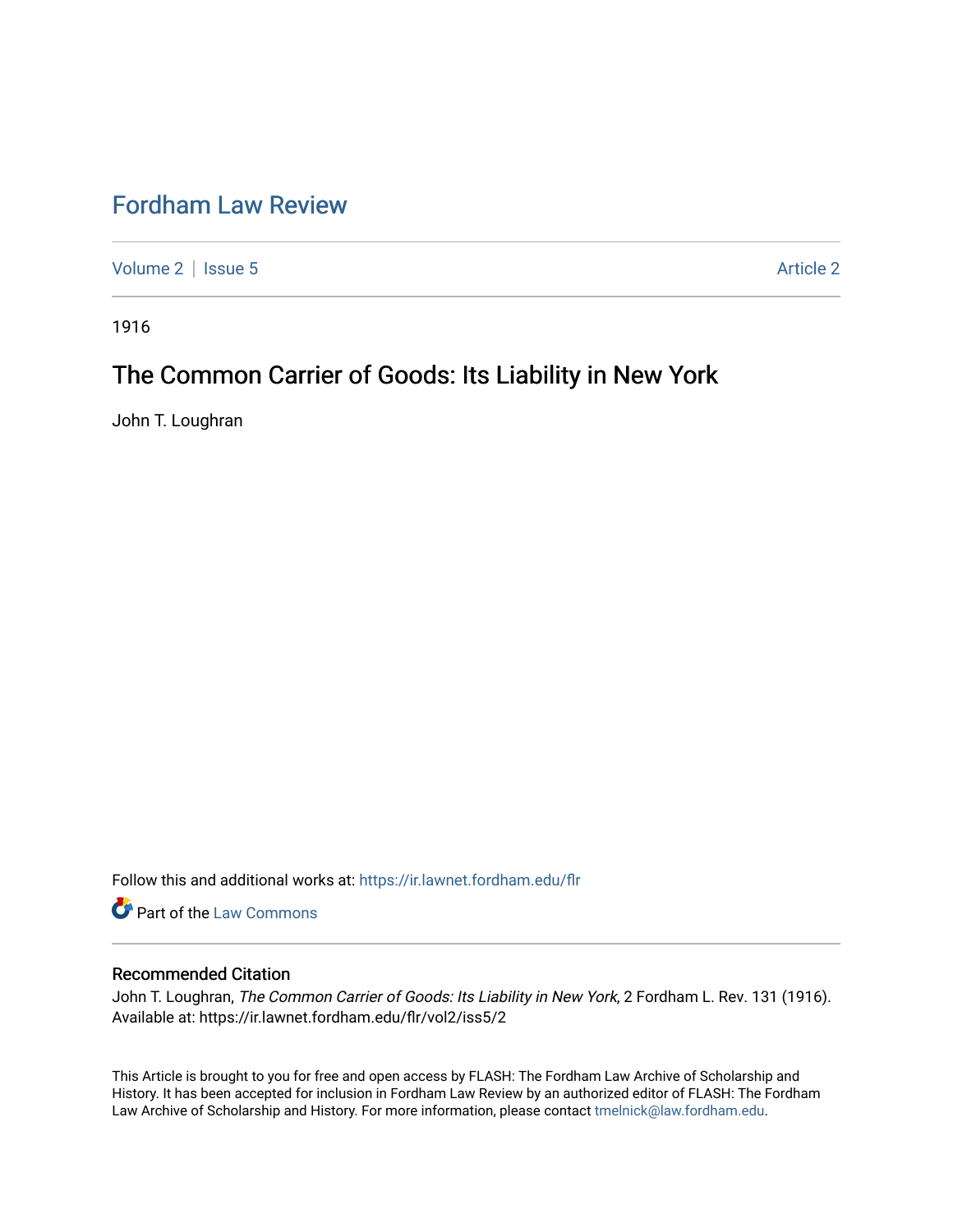## THE **COMMON** CARRIER **OF GOODS:** ITS LIABILITY IN **NEW** YORK.

**I.**

The common law puts upon all common carriers the duty skillfully to conduct their undertakings, and upon common carriers of goods the more onerous duty also to insure goods delivered to them for carriage against loss or injury not caused **by** the excepted perils.' These are affirmative duties and breaches of them are negative torts<sup>2</sup> which were actionable before breaches of contract were legal wrongs.8

When the conception of contract had developed, the failure of any common carrier in its duty skillfully to conduct its undertaking was recognized and redressed as a broken contract, and its tortious character less emphasized; and today perhaps most actions therefor sound in contract, though the form of action in this State does not matter if the complaint states a cause of action.<sup>4</sup>

Still every common carrier's failure in its undertaking is none the less a tort.<sup>5</sup> The practical questions are whether or not, and, if so, to what extent, common carriers may **by** special contracts with their patrons relieve themselves of these common law duties.

At an early day common carriers of goods in this State made the attempt to obviate their duty to insure **by** notice that they would not do so; and such a notice was held not to limit the

'Bissell v. New York Central Railroad Co., **25** *N.* Y. 442, 445, *per,* Selden, J. It is probably the law of New York that a common carrier<br>of passengers by steam train is an insurer of the roadworthiness of<br>its vehicles. Alden v. New York Central Railroad Co., 26 N. Y. 102. See the remarks of Earl, C., in McPadden v. New York Central Railroad Co., 44 N. Y. 478. This duty is not imposed upon common carriers of passengers by any other instrumentality. Carroll v. Staten Island Railroad Co., 58 N

**"'A** tort is disobedience to a command of the State, and is affirmative or negative, according as the command is negative or affirmative, the tort being in that respect the converse of the command." Langdell, Classification of Rights and Wrongs, 13 Harvard Law Review **659.** *Cf.* Keener, Quasi-Contracts, chap. **I.**

'See Ames, The History of Assumpsit, 2 Harvard Law Review 1; **53;** Bronson, **J.,** in Hollister v. Nowlen, 19 Wend. 234, 239-240. 'Code Civ. Proc. Sec. 481; Nolton v. Western Railroad Corporation,

15 N. Y. 444; Carroll v. Staten Island Railroad Co., 58 N. Y. 126.<br>Objections to the contractual theory of the action encountered in Nolton<br>v. Western Railroad Corporation, 15 N. Y. 444, have been met by the

decision in Lawrence v. Fox, 20 N. Y. 268.<br>
"Nolton v. Western Railroad Corporation, 15 N. Y. 444; Carroll v.<br>Staten Island Railroad Co., 58 N. Y. 126.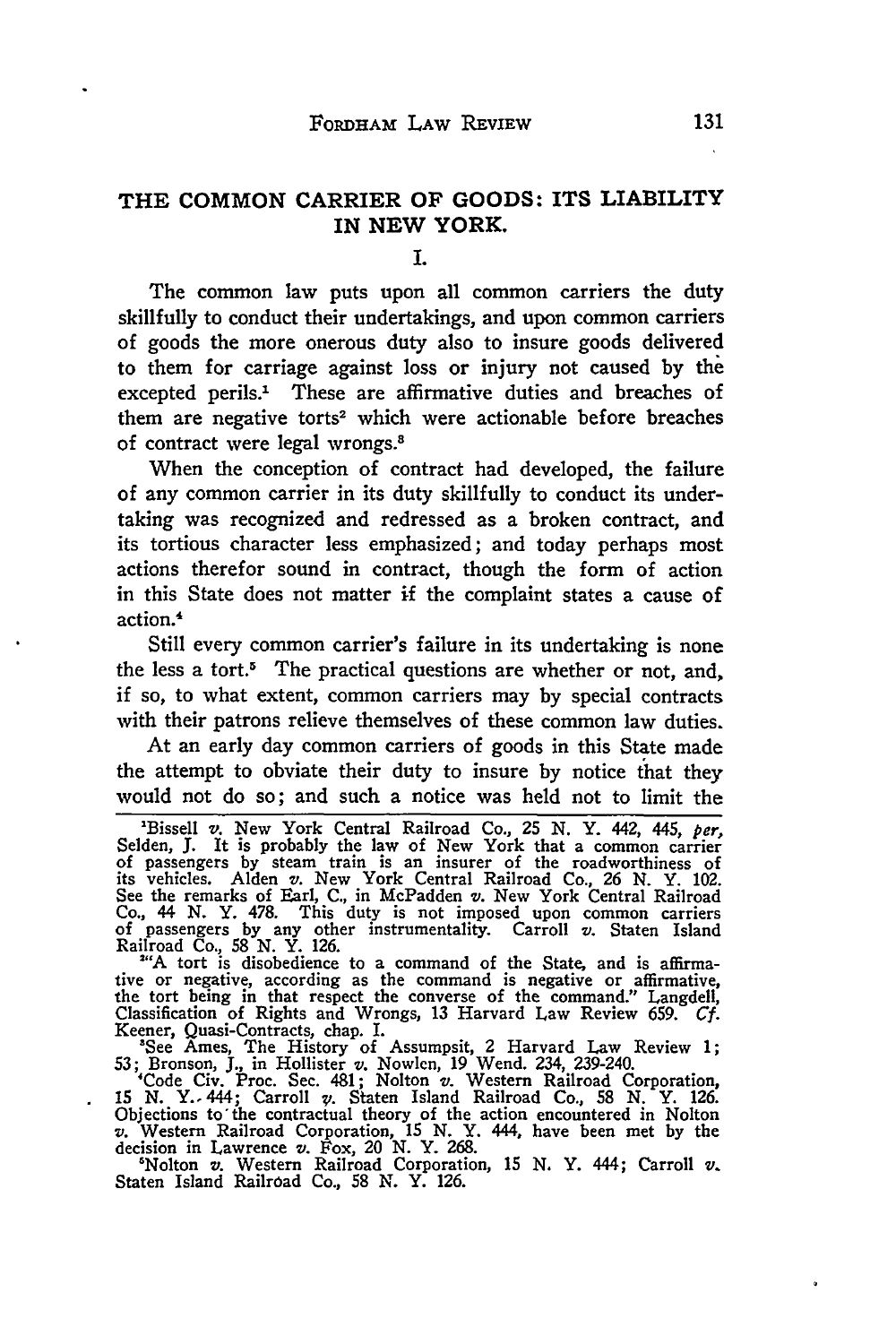goods carrier's liability, as insurer, whether brought home to the owner of the goods or not.<sup>6</sup>

**A** few years later, the right of common carriers of goods to stipulate away their insurance liability **by** special contract with **a** patron to that effect, was denied on the ground that to uphold **a** bargain of that character would be to hold out to these carriers **"\* \* \*** a premium for indifference or carelessness, or a want of vigilance in protecting shipments confided to their care," and \* every relaxation of the common law in relation to the duties and responsibilities" of common carriers of goods was declared **"\* \* \*** to be founded in bad policy and detrimental to the general interests of commerce."<sup>7</sup>

*Gould v. Hill was overruled a dozen years later,<sup>8</sup> and the* right of a common carrier of goods **by** special contract to exempt itself of its insurance liability was asserted as a *"'\** **\* \*** matter in no way affecting the public morals, or conflicting with public interests."9 This result is sound. The insurance liability of a common carrier of goods, upon whatever theory it may be accounted for, is an historical accident.<sup>10</sup>

There are, however, the soundest reasons of policy against a contract relieving any common carrier of its duty skillfully to conduct its undertaking. **A** patron does not deal at arm's length with a common carrier, and it may well be doubted that the ostensible bargain is a true contract.<sup>11</sup> In any event, since the public welfare requires that every common carrier be held

"Dorr v. New Jersey Steam Navigation Co., 11 N. Y. 485.<br>"Per, Parker, J., in Dorr v. New Jersey Steam Navagation Co., 11<br>N. Y. 485, 493. Mutual assent was apparently found in the significant character in a commercial community of the receipt given **by** the defendant carrier for the goods, and consideration in a judicially noticed reduction in the rate at which the carrier was bound to transport them. See Kirkland *v.* Dinsmore, **62 N.** Y. **171.**

"Holmes, C. J., in Seaver v. Bradley, 179 Mass. 329; The Common Law, chap. V; Cf. Beale, The Carrier's Liability: Its History, 11 Harvard Law Review 158.<br>Law Review 158.<br>"New York Central Railroad Co. v. Lockwood, 17 Wall.

<sup>&#</sup>x27;Cole *v.* Goodwvin, **19** Wend. **251 (1838);** Hollister v. Nowlen, *semble,* **19** Wend. 234. "These decisions rest on the very satisfactory reasons, that the notice was no evidence of assent on the part of the owner, and that he had a right to repose upon the common law liability of the carrier, who could not relieve himself from such liability, by any mere<br>act of his own." Per, Parker, J., in Dorr v. New Jersey Steam Navi-<br>gation Co., 11 N. Y. 485, 490.<br>"Gould v. Hill, 2 Hill 623, Per, Cowen, J., quoting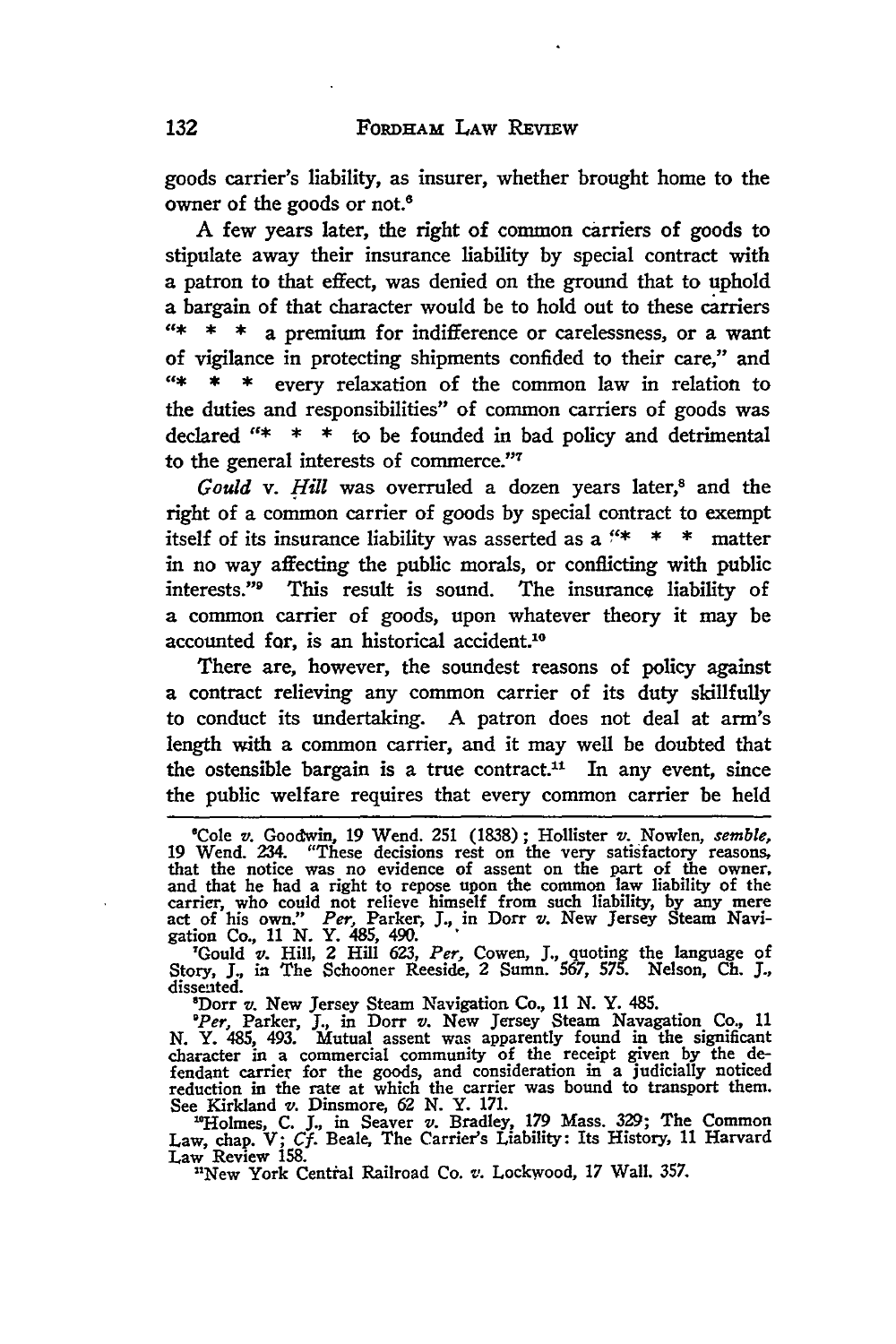to a strict performance of that duty, a contract that would affect this public right adversely is against public policy and void.<sup>12</sup>

Nevertheless, in this State it has been considered that the policy in favor of freedom of contract overrides the policy favoring every incentive to a common carrier to be careful in the prosecution of its public calling,<sup>18</sup> and in 1877 the right of a common carrier to **"\* \* \*** stipulate for exemption from responsibility for the negligence of himself or his servants" was said to have been **"\* \* \*** so repeatedly affirmed **\* \* \*** that this question cannot with propriety be regarded as an open one in this State."<sup>14</sup> The rule of construction, *contra proferentem*, is strictly applied when such a contract is interpreted, and the carrier escapes liability for negligence only when the stipulation against liability therefor is found in terms in the bargain.<sup>15</sup>

independent payment therefor, of one who accompanies his goods carried<br>for hire, on the ground that the person accompanying the goods is gratu-<br>itously transported. Bissell  $v$ . New York Central Railroad Co., 25 N.Y. 442; Hodge v. Rutland Railroad Co., 112 App. Div. 142; 194 N. Y. 570. Sed qu.<br>The dissenting opinion of Denio, Ch. J., in the Bissell case seems sound.<br>A common carrier's employee, when transported on a pass pursuant

to the contract of employment, although not a passenger, is not carried gratuitously. Vick **v.** New York Central and Hudson River Railroad Co., **<sup>95</sup>**N. Y. **267;** Dempsey *v.* New York Central and Hudson River Railroad Co., 146 N. Y. 290. An express stipulation on the pass so used against liability for negligence would, therefore, be without effect on principle. Even in New York it could have no effect: it would violate the rule that a

"See the remarks of Earl, C., in Cragin v. New York Central Railroad

Co., 51 N. Y. 61, 64.<br>
"Mynard v. Syracuse, Binghamton and New York Railroad Co., 71<br>
N. Y. 180, 185-186. Per, Church, C. J. See the earlier cases there cited.<br>
"Considerations based upon public policy and the nature of th

undertaking influence the application of the rule, and forbid its operation, except where the carrier's immunity from the consequences of negligence

The weight of authority in this country denies the validity of such a contract. Hutchinson, Carriers (Mechem's 2nd ed.) Sec. **260.** Where a common carrier undertakes a gratuitous carrying there has

been no demand for a performance of its common law duty to be skillful.<br>A contract limiting its liability for failure in such an undertaking accordingly does not operate to relieve it of that duty, and is objectionable neither 'on the ground of duress nor of bad policy. It has so been held in passenger carrier cases. Perkins **v.** New York Central Railroad **Co.,** <sup>24</sup>**N.** Y. 196; Ulrich **v.** New York' Central and Hudson River Railroad Co., 108 N. Y. 80; Northern Pacific Railroad Co. v. Adams, 192 U. S.<br>440. The same reasoning obviously applies to the gratuitous transportation<br>of goods, for the conveyance of goods without consideration is never common carriage. See Saleeby **v.** Central Railroad of New Jersey, **99** App. Div. **163;** 184 **N.** Y. **597;** Citizens' Bank **v,** Nantucket Steamboat Co., 2 Story, 16.<br>The same result has been reached in cases of the conveyance, without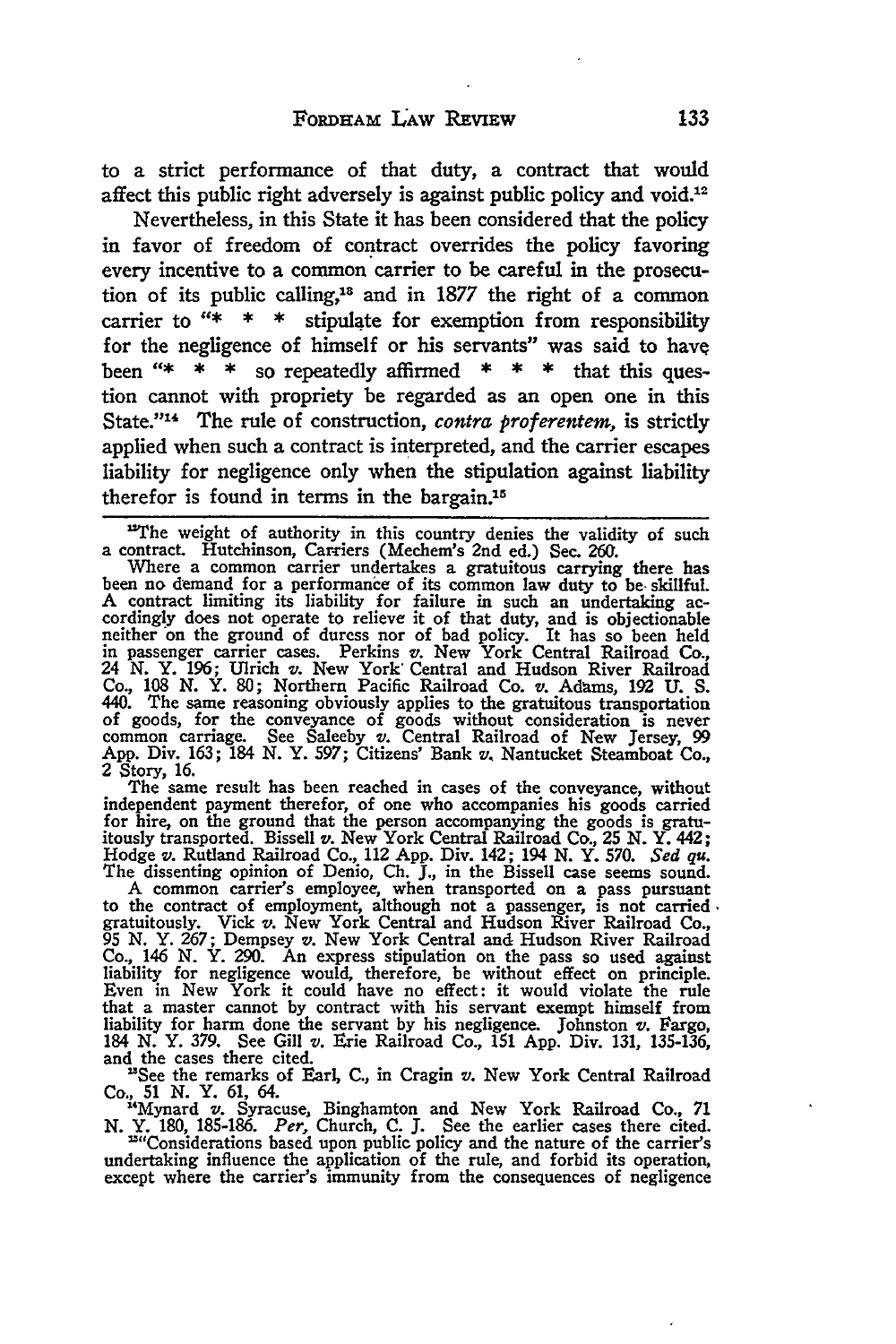**A** qualification announced in some of the earlier passenger carrier cases,<sup>16</sup> the existence of which has several times been squarely raised, but, apparently, nowhere fairly met, would withhold from common carriers the right to contract against responsibility for personal negligence. **A** late case repudiates the qualification.<sup>17</sup> The repudiation is a dictum, but the effect of the decision, it would seem, is to render the distinction negligible for practical purposes. The holding was that the negligent use of a defective rail **"\* \* \*** was that of the servants of the defendant who relaid the rails and had charge of repairing the track."<sup>18</sup>

is read in the agreement *ipsissimis verbis." Per,* Gray, **J.,** in Kenney v. New York Central and Hudson River Railroad Co., **125 N.** Y. 422, 425, where the cases are collected.

In the application of the rule no distinctions are made between the so-called degrees of negligence: the carrier may contract for exemption from liability for negligence in any degree. Perkins *v.* New York Central Railroad Co., 24 **N.** Y. **196.** It seems to be taken for granted that the contract could not operate to relieve the carrier from liability for willful misconduct. Anderson v. Erie Railroad Co., 157 N. Y. Supp. 740; 171 App. Div. ——. Irrespective of considerations of policy it would seem that an misconduct, since it would obligate the carrier to do nothing, could not

be an enforcible promise. 'Perkins v. New York Central Railroad Co., 24 **N.** Y. **196;** Smith *v.* New York Central Railroad Co., 24 **N.** Y. 222; Bissell v. New York Central Railroad Co., **25 N.** Y. 442. The Smith case may be soundly explained on the ground that, since the contract did not in terms exempt the carrier from liability for negligence, it could not have that effect. Note *15, supra.* Ulrich *v.* New York Central and Hudson River Railroad Co., **108 N.** Y. **80,** where the negligence was assumed to be that of the carrier, is not in point. The plaintiff in that case was being carried gratuitously. Note **12,** *supra.*

"Anderson v. Erie Railroad Co., **157 N.** Y. Supp. 740; **171** App. Div.-. "The decision is, therefore, against what has commonly been thought to be the distinction.

"But nevertheless there is such a thing as negligence imputable to the carrier, whether a corporation or not, as distinguished from the negligence<br>of its agents. For example, a railroad company is bound to provide a<br>road-bed, rails, ties, engines, cars, and appliances of all kinds, of the best character and description that can reasonably be procured, and that are **by** other railroad companies recognized as desirable and proper to be used. It is not bound to try experiments, but it is bound to keep up with the process of invention, as tested **by** experience, and if its agents fail to fulfill the duty thus devolved upon the carrier, the breach of this duty is treated as the carrier's personal negligence." Wheeler, Modem

Law of Carriers, 78.<br>In estimating the result reached in the Anderson case it should be<br>remembered that, since the intestate was a passenger, the derailment of<br>the vehicle was *res ipsa loquitur*; Edgerton v. New York and Co., 162 N. Y. 380; and that the carrier is responsible for defects due to the negligence of the manufacturers of the machinery or materials used in the structure or operation of the road, whether discoverable by the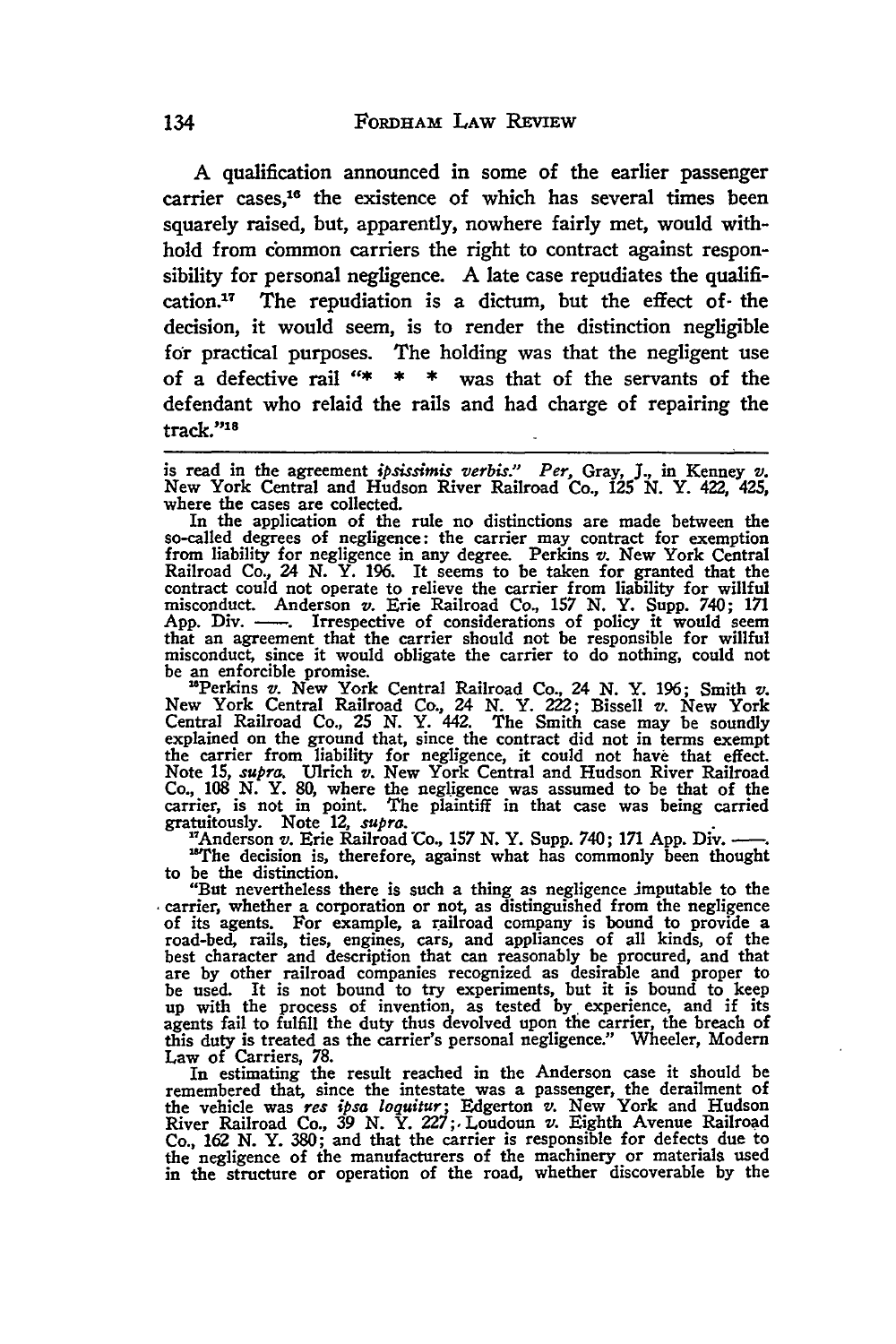Between a contract designed conventionally to limit the liability of a common carrier of goods for failure in its duty skillfully to conduct its undertaking, and a contract for an antecedent valuation of the goods at an amount beyond which the carrier is not to be held in the event of loss of or injury to them, there is a clear distinction. Contracts of the latter kind are soundly sustained because they have no tendency adversely to affect the manner of the performance by a common carrier of goods of its public service duty to be skillful.<sup>19</sup> A contract for an antecedent valuation of the goods relieves the common carrier of liability in an amount greater than the stated value where the loss of the goods is caused **by** negligence, despite the absence of an express stipulation therein against liability therefor.<sup>20</sup> Indeed, under such a contract, the common carrier is not answerable in any amount over the agreed valuation even where the goods are stolen **by** its employees.<sup>21</sup>

exercise of due care on the part of the carrier's immediate agents or not. Hegeman v. Western Railroad Co., **13** *N.* Y. **9.**

Sec. 42<sup>\*</sup> of the Railroad Law is a modification of the fellow-servant doctrine and without significance in this connection.<br><sup>19</sup>Tewes v. North German Lloyd S. S. Co., 186 N. Y. 151, and the cases there cited. The owner's

bind him on plain principles of estoppel. See the remarks of Werner, **J.,** in the Tewes case, **p. 157.** He is held to the stated value, however, on the ground that he has contracted against a contrary attitude. Belger *v.* Dinsmore, **51** *N.* Y. **166.**

Where the offer looking to a contract for such an antecedent valuation of the goods does not move from the shipper, there is no contract therefor for the want of mutual assent, unless that element of the bargain is made out from the significant character of the receipt which the carrier gives for the good&. See the dissenting opinion of Haight, **J.,** in the

Tewes case; Note *9, supra.* That the shipper's promise to hold the carrier for nothing more than the value announced is supported **by** a sufficient consideration will, it seems, be assumed. **All** common carriers are required to file with the Public Service Commission schedules of rates for the transportation of passengers and property. Public Service Commissions Law, Sec. **28.** Rates thus scheduled are apparently judicially noticed to be lower than those a common carrier could impose for performance of its common law duties. Gardiner v. New York Central and Hudson River Railroad Co., 201 **N.** Y. **387.** The scheduled rates cannot be reduced in a particular case. Railroad Law, Sec. **37,** *et seq.;* Public Service Commissions Law, Sec. **26,** *el seq.* 'Tewes v. North German Lloyd **S. S.** Co., **186 N.** Y. **151.** 'D'Utassy v. Barrett, **157** *N.* Y. Supp. **916; 171** App. Div. - **.** An

effort to sustain contracts seemingly intended conventionally to limit the liability of a common carrier of goods as if they were contracts for an antecedent valuation of the goods is to be noticed. Gardiner  $v$ . New York Central and Hudson River Railroad Co., 201 **N.** Y. **387.**

The New York common law doctrines upon the liability of a common carrier for loss of or injury to baggage are dealt with in II for convenience.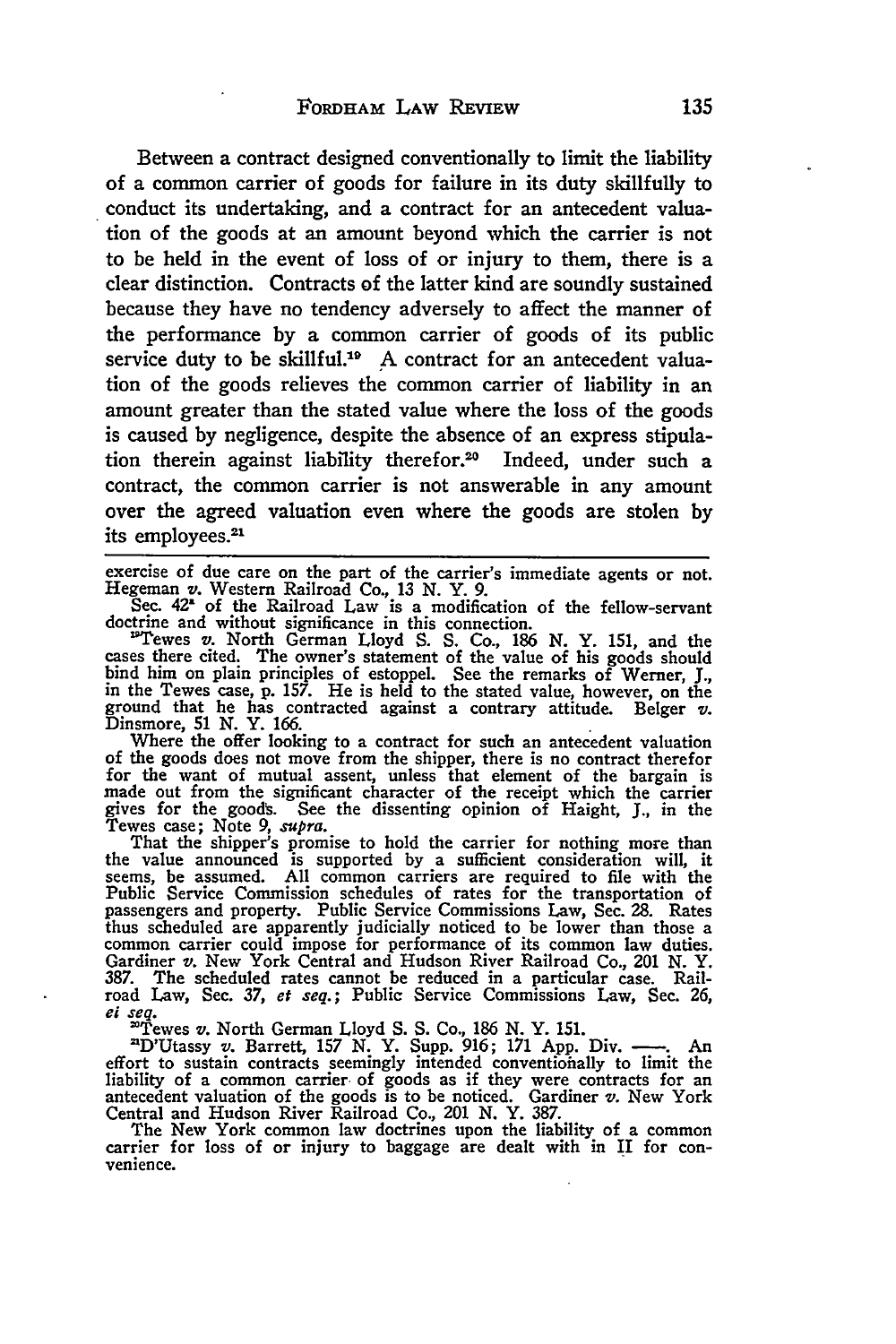The Carmack Amendment to the Hepburn Bill, amending the Interstate Commerce Act,<sup>22</sup> and the decisions of the Federal Courts thereon, in so far as they regulate the liability of a common carrier of goods for failure in an undertaking to perform an interstate carrying, supersede the New York common law doctrines on that subject.<sup>28</sup>

These New York common law doctrines as previously stated operate today, then, only to define the liability of a common carrier of goods for failure 'in its undertaking to perform an intra-state carrying. And in this narrower field these common law doctrines to a great extent have been modified by Section 38 of the Public Service Commissions Law. That statute provides:<sup>24</sup>

> 1. Every common carrier, baggage company, transfer company, railroad corporation and street railroad corporation shall, upon demand, issue either a receipt or bill of lading for all property delivered to it for transportation. *No contract,* stipulation or clause in any receipt or bill of lading *shall exempt* or be held to exempt *any common carrier,* baggage company, transfer company, railroad corporation or street railroad corporation *from any liability* for loss, damage or injury caused *by it* to property from the time of its delivery for transportation *until the same shall have been received at its destination and a reasonable time shall have elapsed after notice to consignee of such arrival* to permit of the removal of such property.

> 2. Every common carrier, baggage company, transfer company, railroad corporation and street railroad corporation shall be liable for all loss, damage or injury to property caused by delay in transit due to negligence while the same is being *carried* **by** it, but in any action to recover for damages sustained by delay in transit the *burden of proof* shall be upon the defendant to show that such delay was not due to negligence.

*<sup>24</sup>* **U.** S. Stat. at Large, 386, Sec. 20, as amended **by** 34 *id.* 593, **595,**

Sec. 7; *Id.* 838, Res. No. 47.<br>
"People *v.* New York Central and Hudson River Railroad Co., 163<br>
App. Div. 79; Barnet *v.* New York Central and Hudson River Railroad Co., **167 App.** Div. **738,** where decisions of the Federal Courts to the same effect are cited.

<sup>&</sup>quot;The section is here paragraphed and parts thereof italicized **by** the writer. Independently of Federal legislation this statute does not affect the liability of a common carrier of goods for failure in its undertaking<br>occurring outside this state. Shapiro v. Weir, 128 App. Div. 245 (failure<br>in freight carrying); Hasbrouck v. New York Central and Hudson River Railroad Co., 202 **N.** Y. 363, *377* (failure in baggage carrying).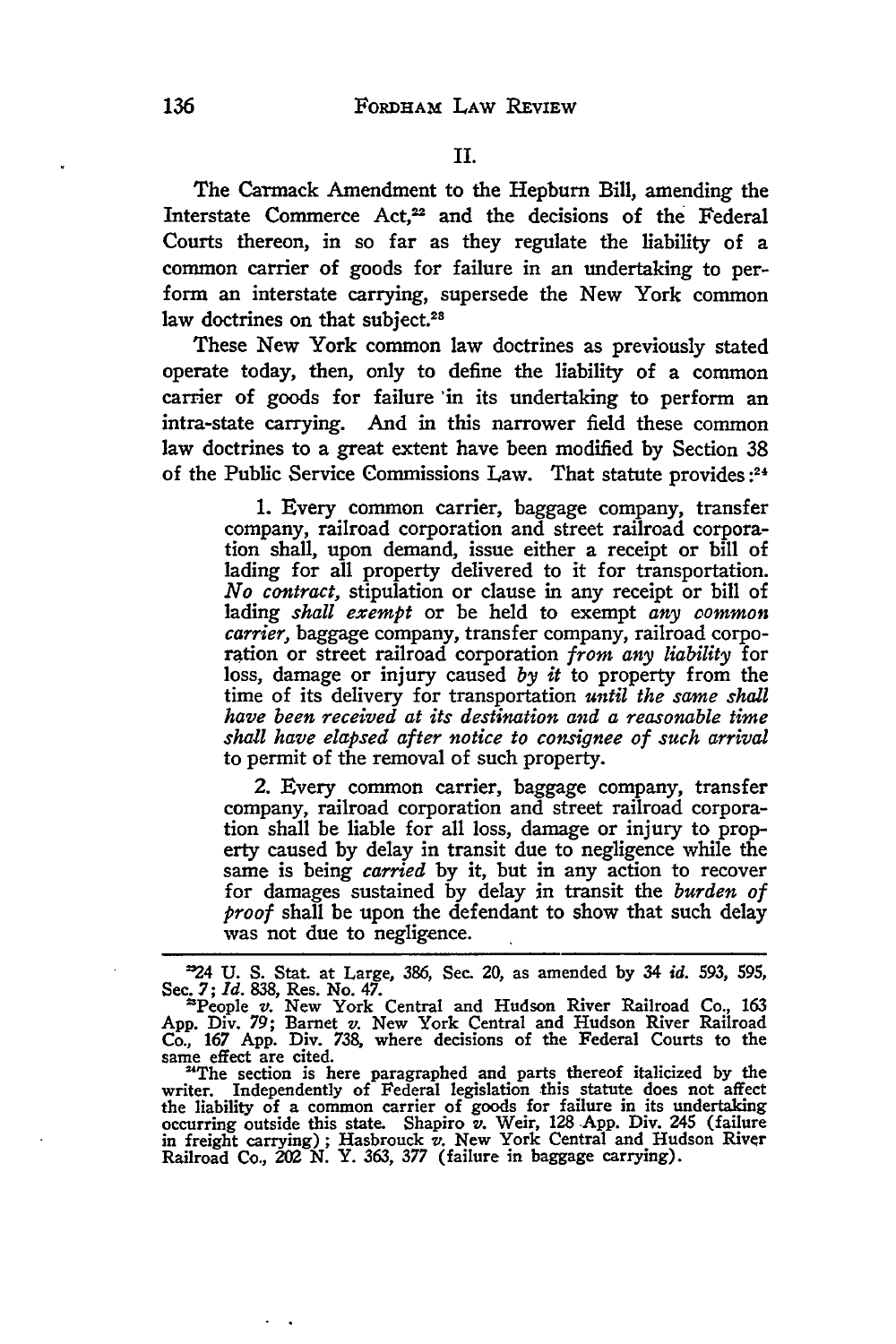3. **Every** common carrier, baggage company, transfer company, and railroad corporation shall be liable for loss, damage and injury to property *carried as baggage whether in connection with the transportation of the owner or not,* up to the full value and *regardless of the character thereof,* but the value in excess of one hundred and fifty dollars *shall be stated* upon delivery to the carrier, and a written receipt stating the value shall be issued by the carrier, who may make a reasonable charge for the assumption of such liability in excess of one hundred and fifty dollars and for the carriage of baggage exceeding one hundred and fifty pounds in weight upon a single ticket or receipt.

4. Nothing **in** this section shall deprive any holder of such receipt or bill of lading of any remedy or right of action which he has under existing law.

Wherein has this statute modified the New York common law heretofore stated?

#### *(a)* BY **THE FIRST** PARAGRAPH.

It is undoubtedly still the law that common carriers of goods may **by** special contracts with their patrons stipulate agaihst their common law insurance liability.

Special contracts between a common carrier of goods and its patron limiting the liability of the former for failure in its duty skillfully to conduct its undertaking, are, it would seem, prohibited. The phrase **"by** it" was probably not used **by** the legislature with reference to the distinction between the carrier's personal negligence and that of its servants. <sup>25</sup>

The right of a common carrier of goods **by** special contract with its patron antecedently to value the goods at an amount beyond which the carrier is not to be liable in the event of loss of or injury to them, is, it would also seem, not denied.

This paragraph probably does not apply to express companies. It is addressed to "Every common carrier", and express companies are defined as common carriers.<sup>26</sup> Yet these considerations are not controlling on the question.<sup>27</sup> The express company is the modem substitute for the old wagon carrier and its route runs from the door of the consignor to that of the consignee.<sup>28</sup>

<sup>&#</sup>x27;See notes **16, 17, 18,** *supra.*

<sup>&#</sup>x27;Public Service Commissions Law, sec. **2. 'Morgan** v. Woolverton, **203 N. Y. 52, 56-57.** 'Baum v. Long Island Railroad Co., **58** Misc. *34,* 41-42 and **the** cases there cited.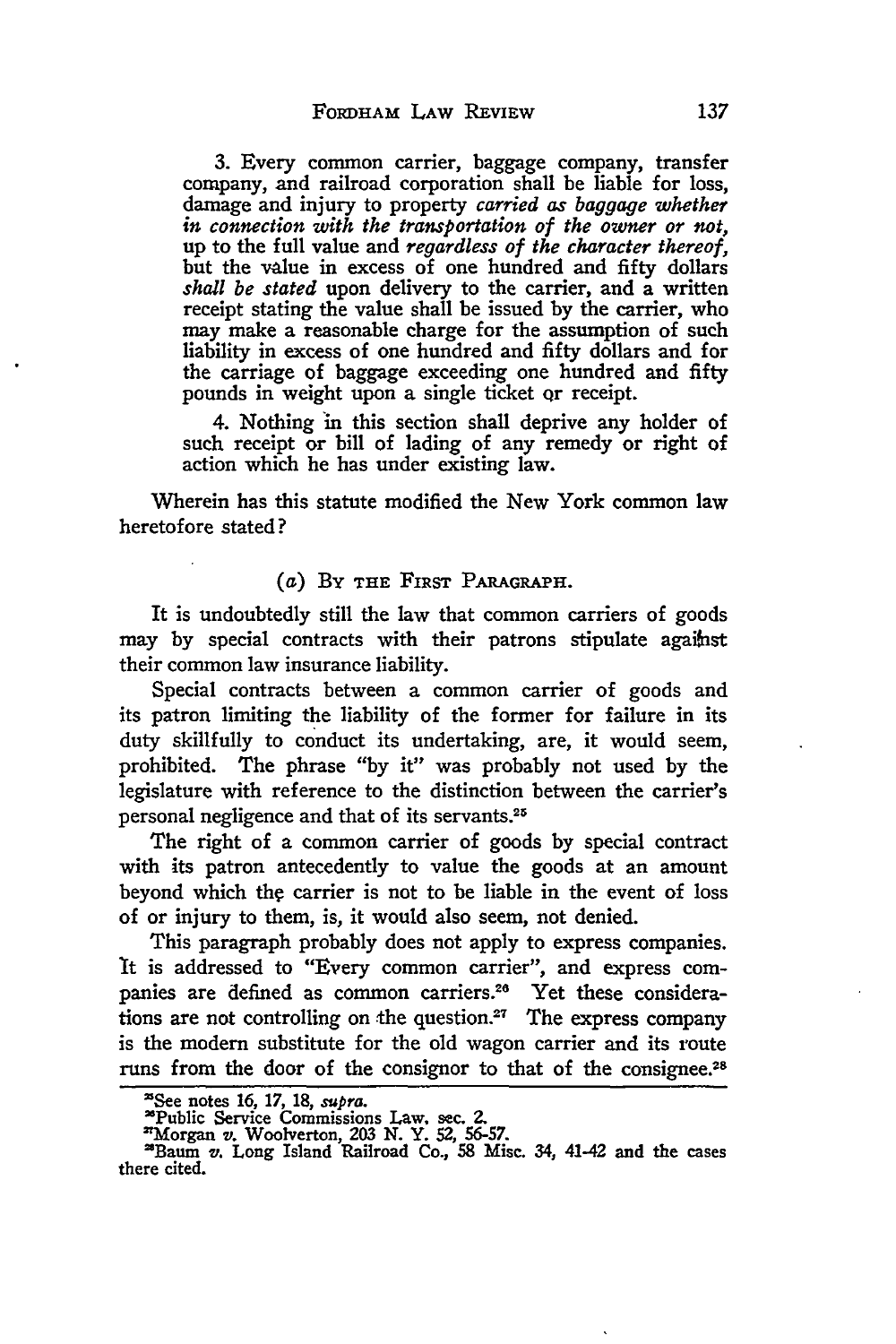Its liability, as common carrier, does not end when property carried **by** it **"\* \* \*** shall have been received at its destination and a reasonable time shall have elapsed after notice to consignee of such arrival to permit of the removal of such property."29

#### *(b)* BY **THE** SECOND PARGRAH.

This declares the rule put down by early New York cases that "\* **\* \* A** carrier who seeks to be excused for non-delivery of goods caused by the act of **God** must show that no negligence of his concurred in or contributed to the damage of the goods."3' The contrary rule of the Federal courts by which the carrier is excused although its negligence contributes with an act of God has thus been stated: **"\* \* \*** Where the proximate cause of damage to goods in the hands of a carrier is an act of God, the carrier is excused from liability, although his own negligence or delay may have contributed to the loss or damage as a remote cause thereof."<sup>31</sup> It has been suggested that this New York rule no longer applies where the carrier would be excused for his failure to deliver an interstate shipment in such circumstances, although Federal legislation on the subject of interstate commerce does not provide in the matter.<sup>32</sup> The word "carried" here undoubtedly has its legal comprehension and is not limited to the physical movement of the goods.<sup>33</sup>

<sup>29</sup>The language quoted is declaratory of the common law rule fixing the time at which the common carrier of freight becomes warehouseman. Fenner v. Buffalo and St. Louis Railroad Co., 44 **N.** Y. **505.** See, Jones **z).** Wells Fargo Express Co., **83** Misc. **508.** *'Per,* Howard, **J.,** dissenting, in Barnet v. New York Central and

Hudson River Railroad Co., **167 App.** Div. **738,** 744-745, citing Michaels *v.* New York Central Railroad Co., **30 N.** Y. 564; Read *v.* Spaulding, **30** *N.* Y. **630.** *'Per,* Howard, **J.,** dissenting, in Barnet *v.* New York Central and

Hudson River Railroad Co., **167 App.** Div, **738,** 745, citing the Federal decisions. See also, Denny *v.* New York Central Railroad Co., 3 Gray (Mass.) 481.

 $\ddot{B}^{\prime\prime}$ ... Congress having taken over the whole subject of interstate commerce, the rules of the Federal Courts developed before, as well as those enunciated since, the statute, must control this subject-matter." P Railroad Co., **167** App. Div. 738, 744. The New York statute is not noticed in the Barnet case. -"Fenner *v.* Buffalo and St. Louis Railroad Co., 44 N. Y. **505;** see note **29,**

*supro.*

The employment of the phrase "Burden of proof" is unfortunate in view of the indiscriminate use of it by the courts to designate: (1) the burden of establishing the proposition in issue; (2) the burden of going forward with evidence at different stages of a trial. See Thayer, Preliminary Treatise. Upon Evidence, **355, 368-371,** 376-381, **383-389.**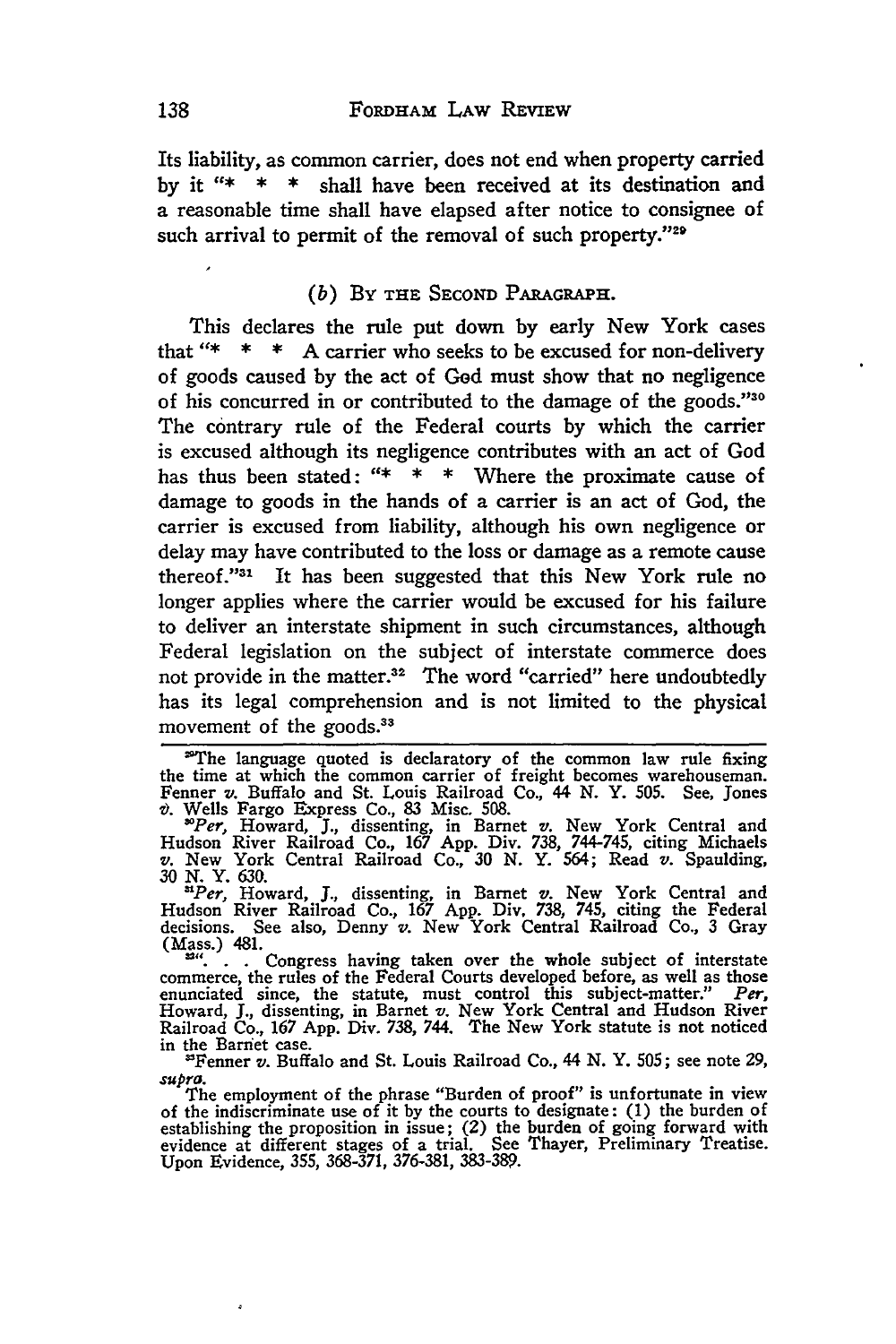### (c) BY **THE** THIRD PARAGRAPH.

By many New York common law decisions, "baggage" is defined as a passenger's fair concomitant for comfort and convenience on his journey as determined by his station in life and the purpose of the journey.<sup>34</sup> By the same test is determined what is personal paraphernalia properly retained by a passenger under his own control within the passenger vehicle.<sup>35</sup> The common carriage of goods being a true bailment, the passenger carrier is not an insurer of such paraphernalia; and apparently insures baggage only until it is ready to be delivered upon the passenger's demand.<sup>86</sup> Although the common carrier of baggage, like every other common carrier, may by special contract with its patron relieve itself of its common law duties skillfully to carry the baggage and also to insure it until ready for delivery, an ordinary railroad ticket could not contain such a contract.<sup>37</sup>

The third paragraph of the New York statute has, it seems, no reference to a common carrier's liability for loss of or injury to a passenger's paraphernalia kept with him in the passenger vehicle, as distinguished from his baggage.

Read down to the saving clause, this paragraph would appear to prohibit special contracts intended to limit a common carrier's liability for loss of or injury to a passenger's baggage.

Does the paragraph apply to express companies? Does it render the common law definition of baggage no longer important? Is it a condition precedent to a common carrier's liability in excess of one hundred and **fifty** dollars for loss of or injury to

**50;** Knierem v. New York Central and Hudson River Railroad Co., 146 **App.** Div. **661;** 201 **N.** Y. 47.

"Gausman v. New York Central and Hudson River Railroad Co., **63** Misc. 200; 134 **App.** Div. **989.** The Gausman case would give a law definition for a situation formerly dealt with as fact. Judicial legislation of this sort

<sup>&#</sup>x27;These cases are collected in the annotations to Sec. **66** of the Railroad Law, Cummings & Gilbert's New York Consolidated Laws. Although this concomitant may be baggage where the passenger does not go with it on the same train, it is probably freight where he precedes or follows it so long before or after it is checked that it cannot fairly be held to have been intended **by** him for use on the journey. See Moffat v. Long Island Railroad **Co. 123 App.** Div. **719.** -Weks *v.* New **York** New Haven and Hartford Railroad Co., **72 N.** Y.

had its ablest exposition in Lorenzo v. Wirth, 170 Mass. 596, per, Holmes, J. "Rawson v. Pennsylvania Railroad Co., 48 N. Y. 212, 217. But a railroad ticket may be so formal an instrument as to contain a contract. See Ande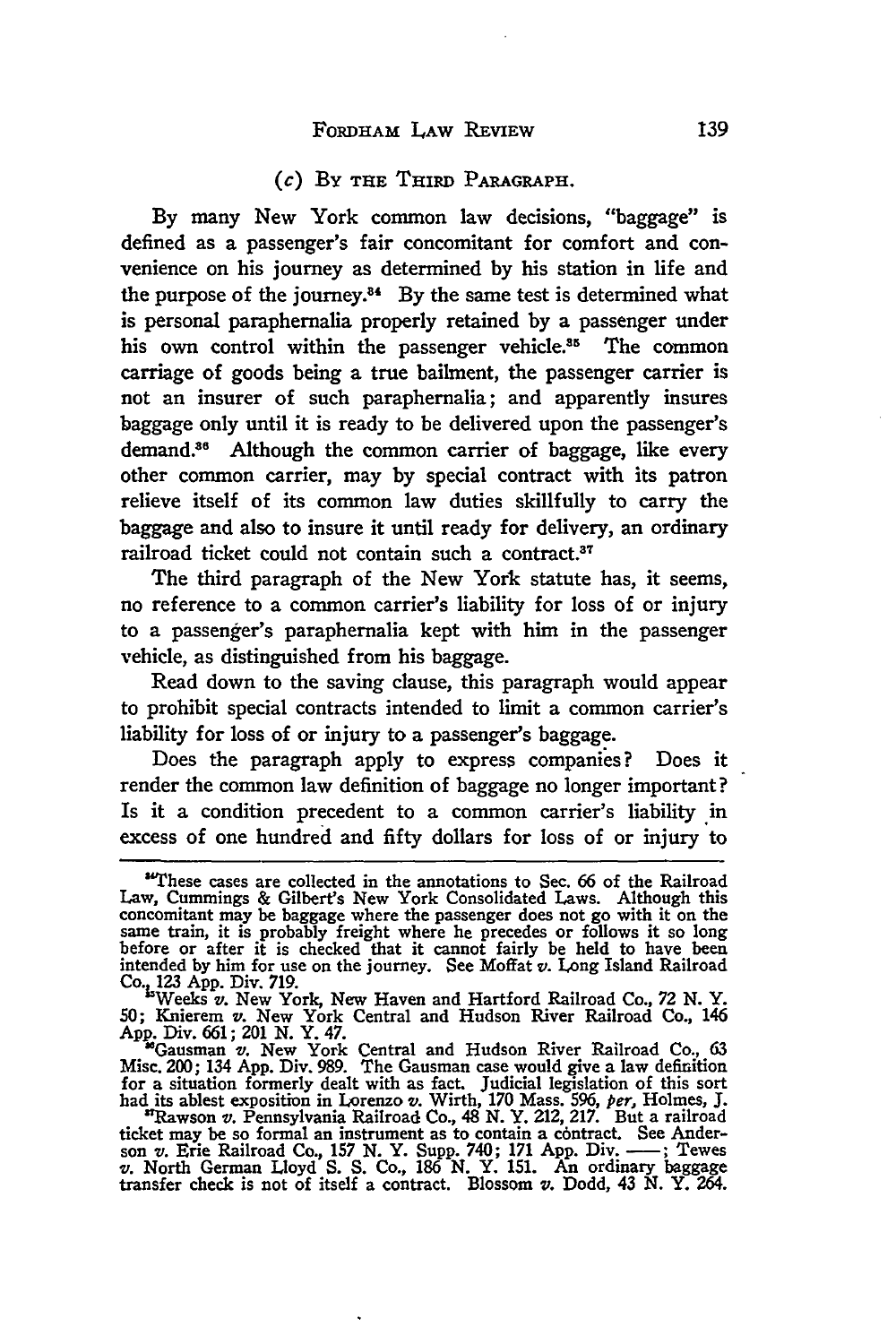baggage while carried by it, that the passenger state such excess value upon delivering the baggage to the carrier?

As the statute was originally enacted<sup>38</sup> the third paragraph did not contain the words "whether in connection with the transportation of the owner or not." That language was, however, read into the paragraph by implication in a case holding the paragraph, in the words of the original enactment, applicable to an express company.89 The Court of Appeals later took a contrary view without noticing the earlier decision.<sup>40</sup> Then the statute was amended<sup>41</sup> to incorporate into the third paragraph the phrase "whether in connection with the transportation of the owner or not." The language of the amendment probably was intended to overcome the Court of Appeals decision in *Morgan v. Woolverton* and to make the paragraph applicable to express companies. There seems to be no other explanation for putting into the paragraph expressly the very words the Appellate Division had by implication found there when it decided *Meister v. Woolverton.*

The Court of Appeals in *Morgan v. Woolverton* did not consider that the phrase "regardless of the character thereof" was intended in any way to impair the fundamental idea behind the common law definition of baggage.<sup>42</sup> In *Meister v. Woolverton* the Appellate Division plainly intimated a contrary conception of the purpose and effect of that phrase. The force of *Morgan v. Woolverton* as a precedent has been weakened by the amendment of 1913, and that of *Meister v. Woolverton* strengthened, and so the question as to the present importance of the common law definition of baggage goes unanswered.

Must a passenger speak of the higher value of his baggage if he would hold the carrier to whom he delivers it for transportation for more than the amount named in the statute when the baggage is lost or harmed in transit? A lower Court has decided that a passenger, from whom a carrier accepts baggage without inquiring the value thereof, may recover the full amount of damage thereto occurring in transit, although the passenger does not state the value of the baggage upon delivery thereof to the carrier and receives at that time, without dissent therefrom,

<sup>&#</sup>x27;Laws, 1907, ch. 429. 'Meister *v.* Woolverton, 140 App. Div. 926.

<sup>&#</sup>x27;Morgan v. Woolverton, 203 N. Y. 52. "Laws, 1913, ch. 344. *"Per,* Hiscock, **J.,** 203 N. Y. at p. 55.